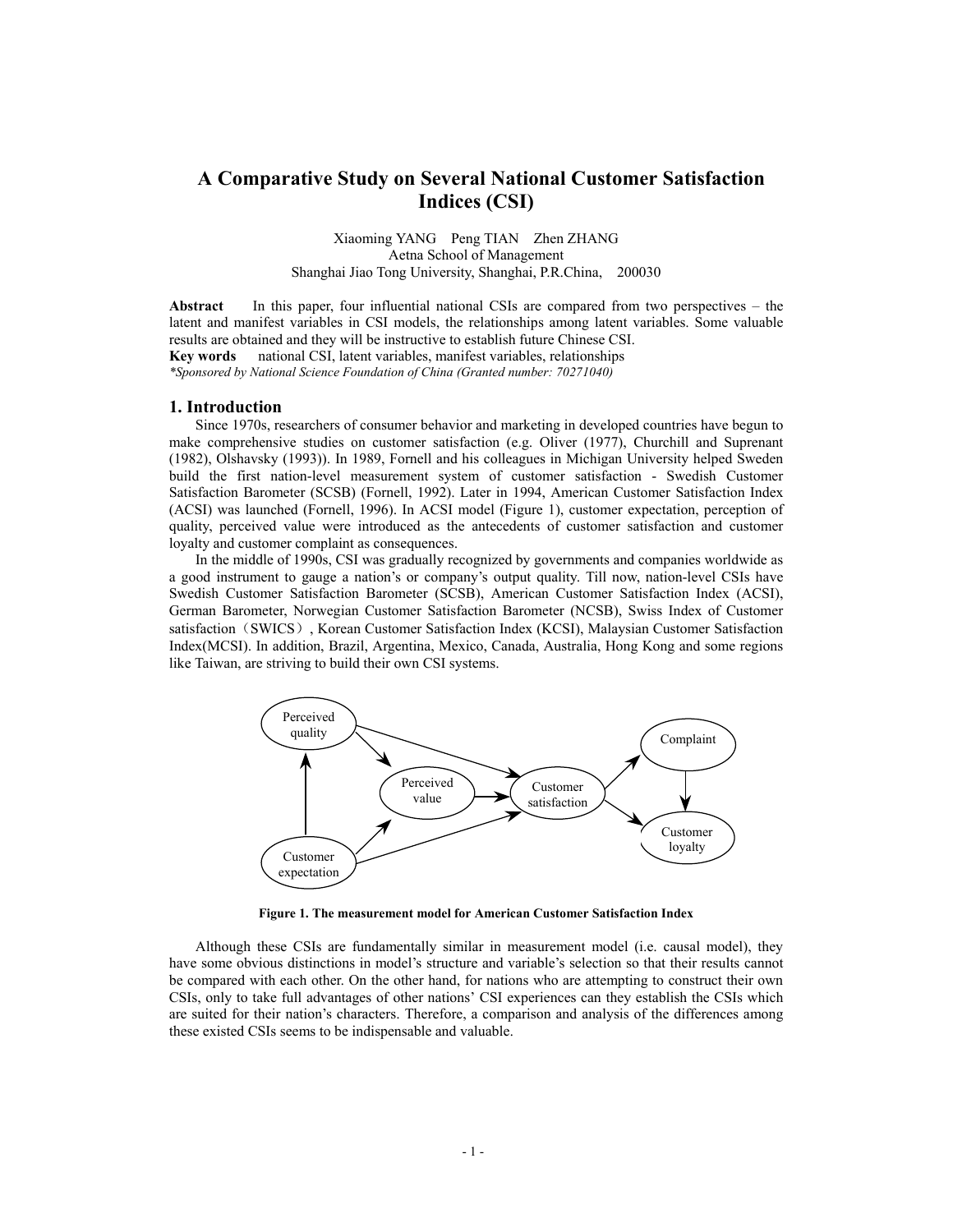In this study, four typical CSIs - ACSI, ECSI, NCSB and SWICS are selected for comparison as they are the most sophisticated and influential CSI systems. We compare them chiefly from following perspectives:

(1) Variables selection of CSI model

(2) Relationships between different variables.

The differences between various CSIs are first presented in three tables and the possible reasons are then explained, and the theoretical direction of CSI research is indicated as an end.

# **2. Comparison of CSI models**

# **2.1. Selection of latent and manifest variables in CSI model**

| Models       | Differences Compared with ACSI                                                                                                                     | <b>Note</b>                                                                                 |
|--------------|----------------------------------------------------------------------------------------------------------------------------------------------------|---------------------------------------------------------------------------------------------|
| <b>ECSI</b>  | Distinguish service quality from product<br>quality                                                                                                | There may<br>be slight<br>differences<br>between<br>participating nations in<br><b>ECSI</b> |
| <b>NCSB</b>  | Introduction of SERVOUAL to measure<br>service quality; Complaint handling replace<br>consumer complaint; Introduction of<br>corporate reputation; |                                                                                             |
| <b>SWICS</b> | Introduction<br>of Customer<br>orientation:<br>Replace customer complaint with customer<br>dialogue,                                               |                                                                                             |

| Models      | Expectation            | of<br>Perception                       | Company Image            | Customer                                | Customer                 |
|-------------|------------------------|----------------------------------------|--------------------------|-----------------------------------------|--------------------------|
|             |                        | quality                                | or Reputation.           | <b>Satisfaction</b>                     | Loyalty                  |
|             | Overall<br>expectation | Overall<br>of<br>perception<br>quality |                          | Overall<br>satisfaction                 | Repurchase<br>behavior   |
| ACSI        | Expectation<br>for     |                                        | No this item             |                                         |                          |
|             | reliability            | of<br>Perception<br>reliability        |                          | <b>Fulfillment</b><br>of<br>expectation | Tolerance<br>of<br>price |
|             | Expectation for        |                                        |                          |                                         |                          |
|             | feature                | Perception<br>of<br>features           |                          | Comparison<br>with ideal                |                          |
| <b>ECSI</b> | Overall<br>expectation | Overall<br>of<br>perception<br>quality | Overall image            | Overall<br>satisfaction                 | Repurchase<br>intention  |
|             | Interactive            |                                        | <b>Business</b>          |                                         | Intention to buy         |
|             | expectation            | Meet<br>requirements                   | practice                 | <b>Fulfillment</b><br>of<br>expectation | addition                 |
|             |                        |                                        | Ethics                   |                                         | Intention<br>to          |
|             |                        | Compared<br>with                       |                          |                                         | recommend                |
|             |                        | competitors                            | Social<br>responsibility | Comparison<br>with ideal                |                          |

### **Table 2 Comparison of manifest variables**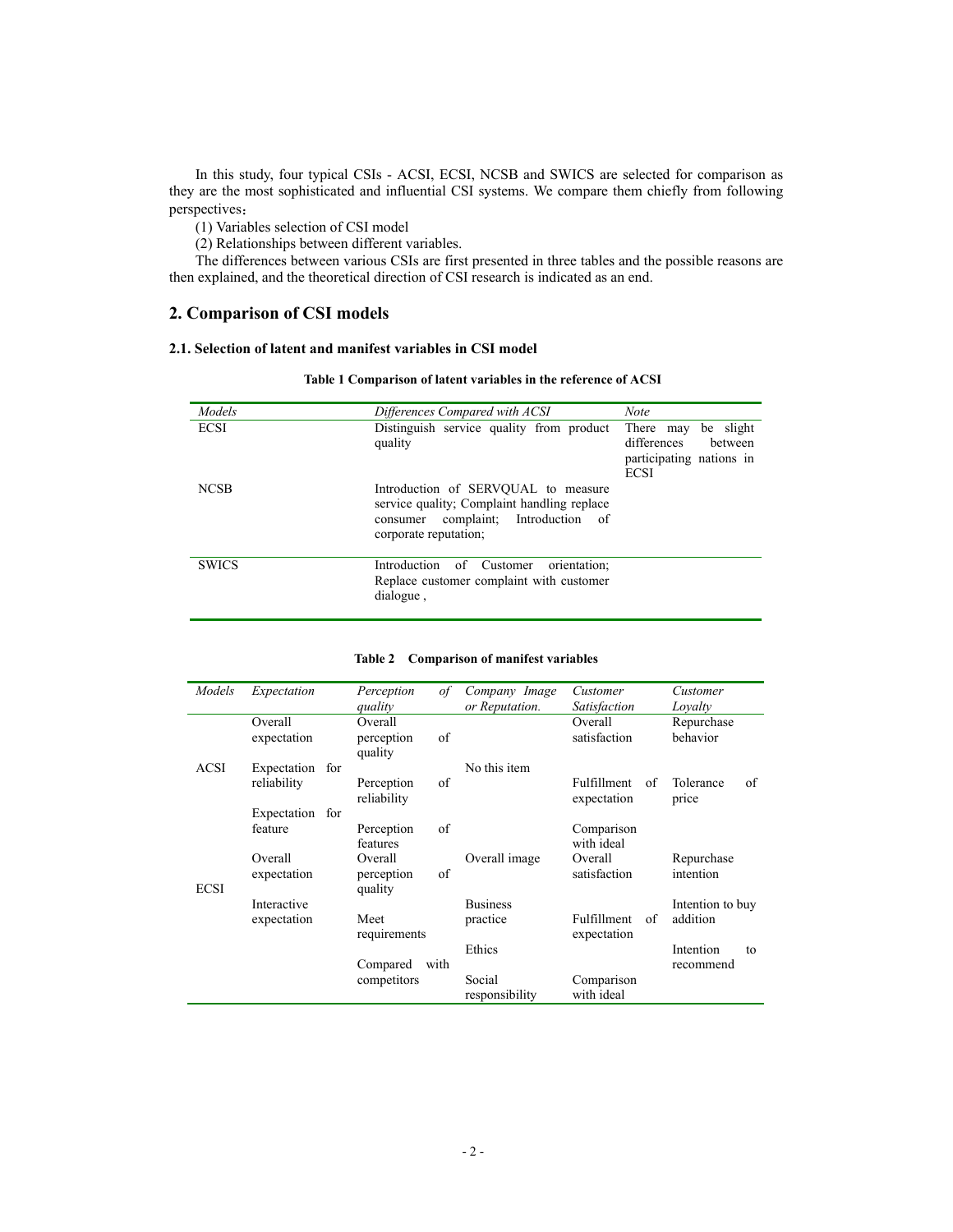|              | No this item                    | Tangible                         | Overall image           | Overall<br>satisfaction                         | Repurchase<br>intention      |
|--------------|---------------------------------|----------------------------------|-------------------------|-------------------------------------------------|------------------------------|
|              |                                 | Reliability                      | of<br>Image<br>branches | Expectation                                     | Intention<br>to              |
| <b>NSCB</b>  |                                 | Responsive                       | Image in friends'       | disconfirmation                                 | recommend                    |
|              |                                 | Assurance                        | eyes                    |                                                 |                              |
|              |                                 | Empathy                          | Image compared          | Performance<br>verse                            | Speak<br>favorable           |
|              |                                 |                                  | with competitors        | Comparison<br>with ideal                        |                              |
|              | Overall                         | Overall                          |                         | Overall                                         | Intention<br>to              |
|              | expectation                     | performance                      |                         | satisfaction                                    | switch<br>product/provide    |
| <b>SWICS</b> |                                 | Performance                      |                         |                                                 |                              |
|              | Expectation for<br>requirements | compared<br>with<br>requirements | No this item            | Satisfaction<br>compared<br>to<br>expectations  | Intention<br>to<br>recommend |
|              | Expectation for                 | of<br>Perception                 |                         |                                                 |                              |
|              | features                        | features                         |                         | Satisfaction<br>compared<br>to<br>ideal product | Repurchase<br>intention      |

Table 1 and Table 2 reveal a trend of the evolution of CSI model, that is, results of latest researches on consumer behavior and mentality are successively introduced into CSI models. For instance, in SCSB, perceived quality and perceived value were merged as one variable – perceived value. Till ESCI (Kristensen, 2000), perceived quality was divided into two parts - product quality (hardware) and service quality (software or human ware). In NCSB (Johnson, 2001), SERVOUAL instrument was introduced to evaluate quality. On the other hand, different CSIs measured the same latent variables with different manifest variables. For example, SCSB and ACSI gauge perceived quality with different manifest variables.

In the selection of manifest variables, ACSI has introduced a new indictor for satisfaction since 1996, that is, consistency of information while ECSI, SWICS and NSCB has not directly included information in their models even though the effect of information, in part, was reflected in some of manifest variables.

Evidences of empirical studies have suggested that customer expectation exerts little influence to satisfaction in many circumstances. Thus, NCSB eliminated it from the model and replaced with corporate image.

Researchers found in customer satisfaction surveys that most respondents rarely complained even if they were unsatisfied with products or services, which resulted in large amounts of missing data on complaint. Yet, customers who have no complaints to products or services still likely pay great attention to others' complaint handling. Based on above reasons, NCSB replaced customer complaint with complaint handling.

Customer loyalty as the only consequence of satisfaction has been exalted to a striking position by managers and marketing researchers in recent years. Research fervor focuses on two areas: (1) the definition of customer loyalty; (2) the relationship between satisfaction and loyalty under different circumstances. Now, almost all the researchers accept that any attempts to define loyalty should consider behavior part and attitudinal part of loyalty, that is, customer loyalty is a synthesis of behavior and attitude. As for the relationship between satisfaction and loyalty, some researcher suggested perceived value not satisfaction does matter. In ACSI, customer loyalty was measured by post-purchase behavior; in ECSI, it was extended to include customer word-of-mouth; in NSCB, as it introduces customer relationship into CSI model, loyalty fully represented its behavioral and attitudinal meanings at the same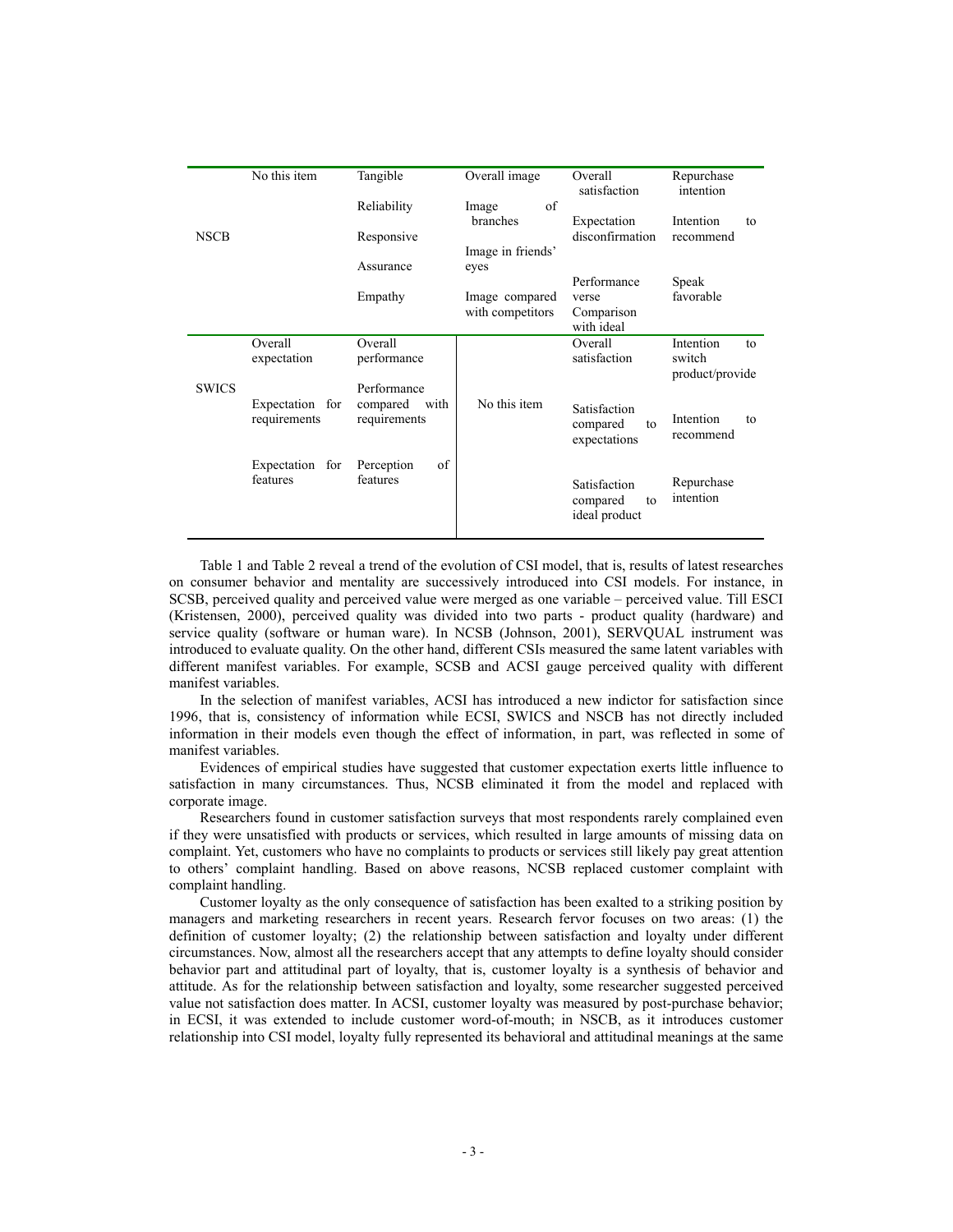#### time.

To be noted, CSI model is structured by a series of latent and manifest variables and its credibility depends on variable selection and definition of relationships among variables. Thus, manifest variables have to reflect the multi-scale feature of the latent variables which they indicate. In the future, research will continue to focus on involving the possible factors into satisfaction model and discern their relations.

#### **2.2. The relationships among latent variables**

In the models of SCSB and ACSI, customer expectation was postulated having a positive influence to perceived value and quality. However, more and more evidences are showing that expectation has limited effect on other constructs in CSI models. Therefore, both ECSI and SWICS did not posit any relations between them.

Corporate image/reputation was first introduced into NSCB model as an independent latent variable. In initial experiments on ECSI, Corporate image was assumed having direct influences to customer expectation, satisfaction and loyalty. Later experiments in Denmark proved that image only impacted expectation and satisfaction and have no relationship with loyalty. In NSCB, however, corporate reputation was posited as origin from satisfaction and having a positive influence to loyalty. The disputations of the roles of corporate image/reputation in CSI model was stemmed from the different connotation of image or reputation.

In early attempts to build ECSI, image was defined as a variable which involve not only company overall image but products or brand awareness, thus "image" is readily connected with customer expectation and perception. For those good image brands, customer usually has a higher pre-consumption expectation which in turn induce a higher perception. In the perfecting process of ECSI, image was replaced by company's reputation. Reputation is determined by the performance of company in the whole society not merely in market, that is, reputation is not only related to finial reports, but more important, is evaluated by the role they play in society including its ethics and values. Another notable phenomenon in the ECSI is that European nations have different opinions on the relationships among constructs though they have very similar models.

 As a result, these four CSI models have different exogenous and endogenous variables as showed in Table 3.

| Model        | Exogenous variables                                                             | Endogenous variables                                                                                        |  |
|--------------|---------------------------------------------------------------------------------|-------------------------------------------------------------------------------------------------------------|--|
| <b>ACSI</b>  | Customer expectation                                                            | Perceived quality, perceived value,<br>satisfaction, complaint,<br>customer<br>customer loyalty             |  |
| <b>ECSI</b>  | Corporate image, perceived product quality,<br>perceived service quality        | expectation.<br>Customer<br>perceived<br>satisfaction.<br>value.<br>customer<br>complaint, customer loyalty |  |
| <b>NCSB</b>  | Five quality drivers – Tangible, Reliability,<br>Responsive, Assurance, Empathy | satisfaction.<br>Customer<br>company<br>reputation, customer loyalty                                        |  |
| <b>SWICS</b> | Expectation,<br>Performance.<br>Customer<br>orientation                         | value.<br>Customer<br>customer<br>dialogue,<br>satisfaction.<br>customer<br>customer loyalty                |  |

**Table 3. Comparison of exogenous variables and endogenous variables** 

#### **3. Results and Discussion**

Through above comparisons, following results could be obtained.

Customer expectation as a pivot exogenous latent variable has different influences to other